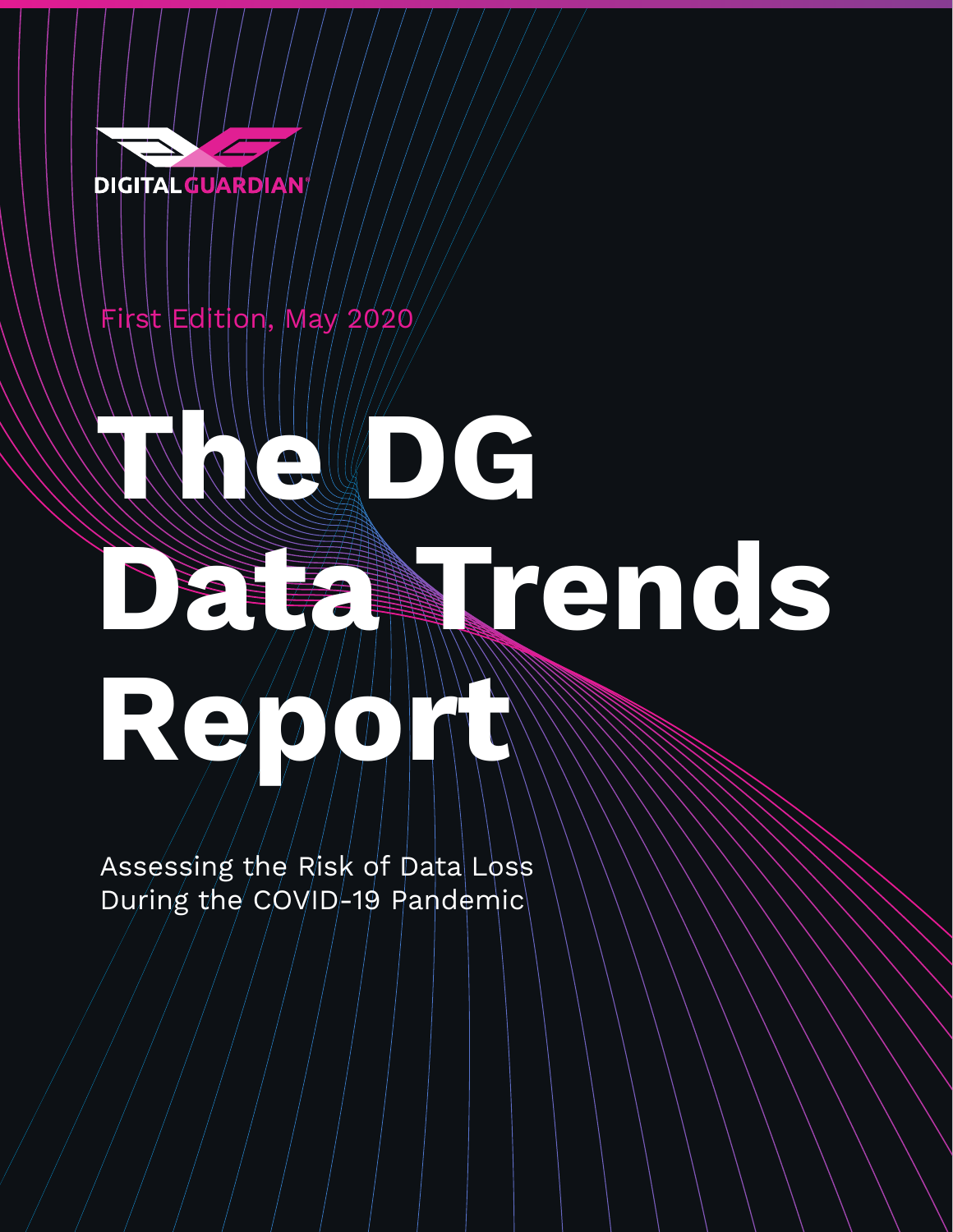# **Introduction from Tim Bandos Vice President, Cybersecurity**

#### **For employers, COVID-19 has dramatically heightened the risk of data loss.**

On March 11, 2020 the World Health Organization (WHO) declared COVID-19 a global pandemic. Within days, organizations all over the globe instantly transformed themselves into distributed companies with 100% of their employees working from home. This remote work dynamic, combined with the fact that very few employees were trained on how to securely work from home, has created a perfect storm for sensitive data loss.

The economic impacts of COVID-19 are also being felt around the world and we already know how economic turmoil can fuel data loss. The most egregious example, the financial crisis of 2007-2009, led to 37 million unemployment claims. It also resulted in a slew of trade secret theft charges. In 2013, the Department of Justice said it charged more than 1,000 defendants with intellectual property theft between 2008 and 2012.

Many of those employees left companies and either got jobs with competitors or started their own companies with stolen data. As of late-May 2020, over 38.6 million Americans have filed for unemployment, leaving many of those still employed feeling uncertain about their own job stability. Whether we see the same levels of IP theft to follow this crisis remains to be seen.

Another consideration, and more likely in today's work from home environment, is the loss of sensitive data due to well-meaning employees simply looking for ways to get their jobs done. In many scenarios, employees with access to highly sensitive data are working from home with less access to corporate network data shares and sanctioned collaboration tools. While the risks around data leakage have always loomed large over companies, employees working from home during a global pandemic has only further exacerbated them.

To quantify the true scope of risk introduced by COVID-19, we looked at data movement activity at 194 companies using the Digital Guardian Data Protection Platform before and after the COVID-19 global pandemic declaration.

Unlike other "data risk reports" that are based on survey data, this report is based on real data from organizations spanning the globe and across multiple industry verticals. Our unique classification and data visibility capabilities allow us to share how much data was egressed, and whether or not the data was classified.

We hope this report is a useful resource to assist your organization in understanding and mitigating your organization's data loss risk during the COVID-19 pandemic and beyond.

*- Tim*



Tim Bandos VP, Cybersecurity Digital Guardian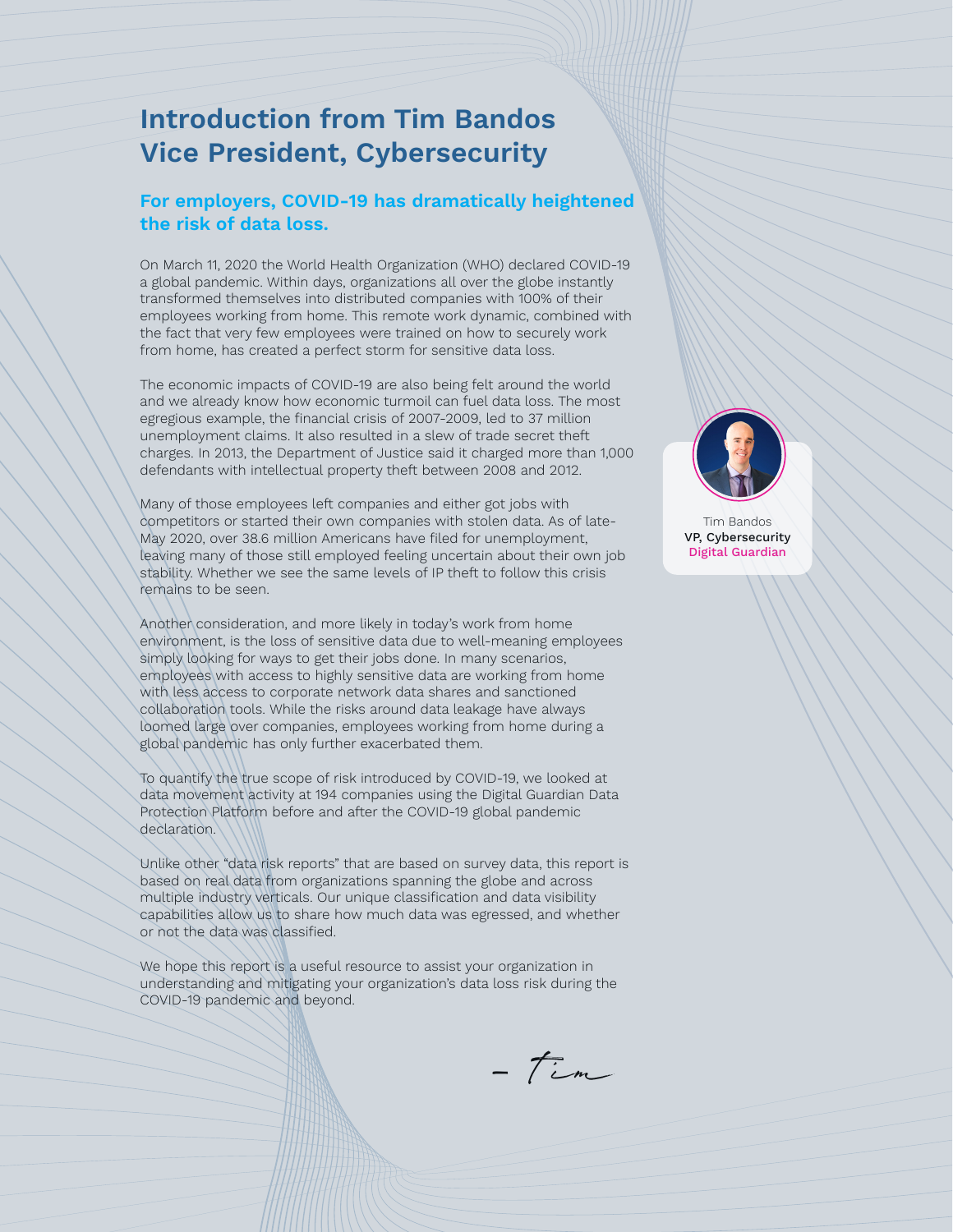## **Summary of Findings**

Risk to sensitive data from both insider and outsider threats has spiked since the WHO declared the COVID-19 outbreak a global pandemic on March 11, 2020. Almost overnight, thousands of companies around the world were forced to transform into distributed organizations where working from home is the "new normal." Many organizations were not prepared for this transition. This has introduced a significant increase in the risk of sensitive data loss as remote employees move and use data via unsanctioned means. The risks to sensitive data have been compounded by external adversaries, trying to take advantage of the new work from home phenomena through increased opportunistic attacks on remote workers.

## **Key Takeaways**

After the COVID-19 pandemic declaration, employees are storing much larger volumes of sensitive data on USB devices.

Since the onset of COVID-19, we have seen a 123% increase in the volume of data moving to USB drives and 74% of that data was classified according to the DLP policies. USB devices are a common vehicle for sharing data and we regularly see employees in offices download large files to USB devices and drop them off at a coworker's desk to collaborate on content. However, with most states and countries under stay-at-home and shelter-in-place orders, "handing off" a physical USB device to a co-worker or trusted partner is practically impossible. Given that, we would have assumed the data would show a decrease in USB usage after COVID-19. Instead, we've seen a dramatic increase. While it's difficult to attribute employee motives for this behavior, we can confirm the behavior exists and that organizations should take heed.



employees copied to USB devices after COVID-19 pandemic declaration

#### Data egress has spiked across the board. Security teams thinking a return to the office (with the requisite network protections) is imminent must think again.

With employees working from their homes, data egress via all means (email, cloud, USB, etc.) was 80% higher in the first month following WHO's COVID-19 pandemic declaration. More than 50% of observed data egress was classified data. Executives who believe returning to the office and its security protections will return them to an acceptable risk level must think again. Many global healthcare and government leaders now accept that the effects of COVID-19 will be with us for the foreseeable future. Working from home will be the rule, not the exception. This should increase the urgency for executives and security teams who oversee a remote workforce to prioritize data protection vs. waiting to get back to the office and simply hoping to avoid data loss until that time.

#### Organizations should enlist every employee in their battle to protect sensitive data and IP from outside attackers.

The global cybersecurity talent shortage is well-documented. In-house security teams were taxed well before the onset of a global pandemic but COVID-19 has impaired the situation further. Digital Guardian's Managed Detection & Response customers have noticed a 62% increase in malicious activity, a number that in turn has led to an increase in incident response investigations - 54% more than before the WHO's pandemic declaration. The best option to expand your security team today is to enlist every employee to be a part of the effort. Organizations should continue to offer security awareness training to keep their first line of defense strong. Training can also make it less likely that low-level attacks, like phishing, put sensitive data at risk.

Increase in volume of data egressed across all channels after COVID-19 pandemic declaration **80%**

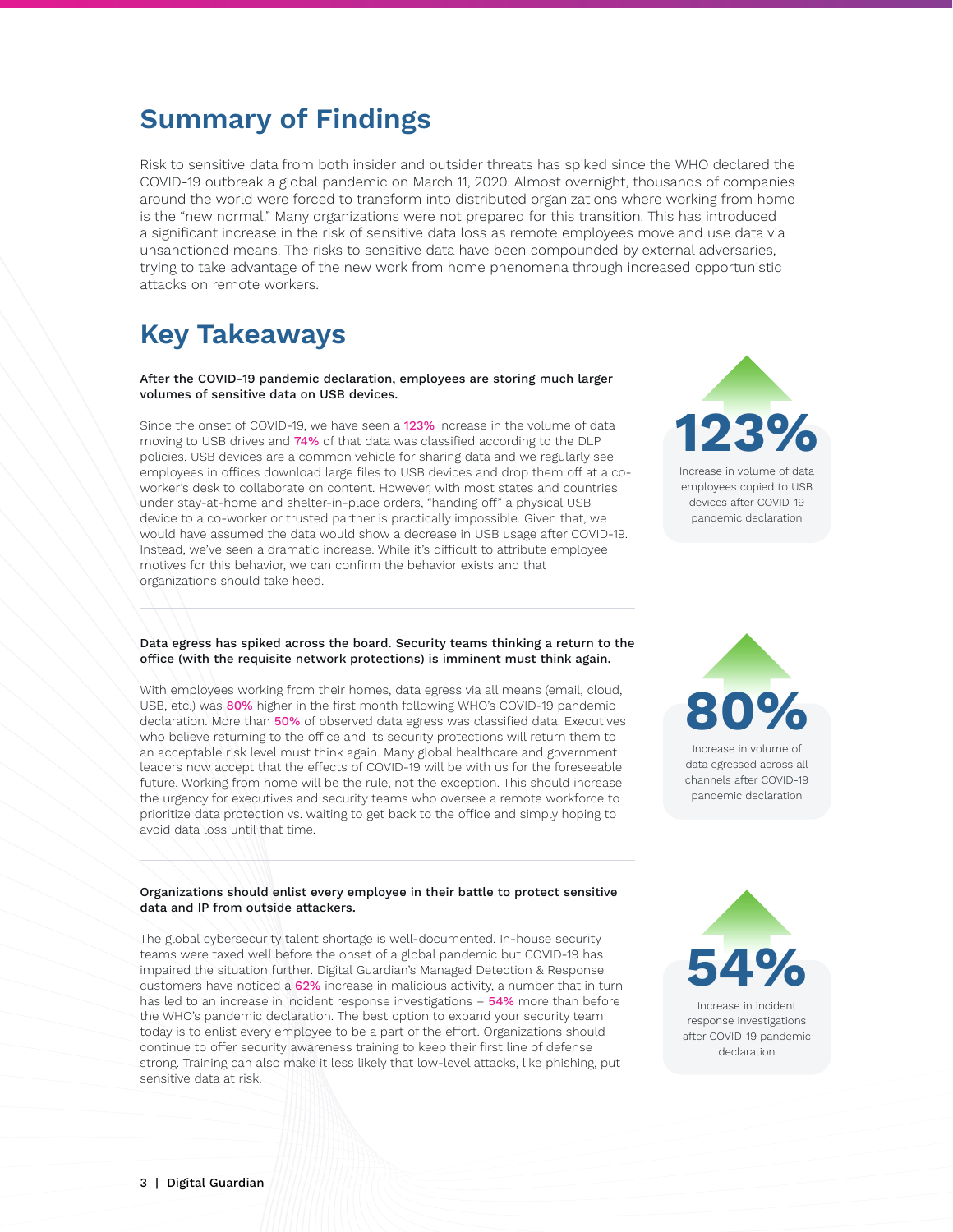

### **Increased Volume of Corporate Data Egressed by Egress Path After COVID-19**

FIG 1. Increased Volume of Corporate Data at Risk Source: The DG Data Trends Report by Digital Guardian

#### **One of the report's most important findings highlights the risk inherent in USB devices, they remain one of the most popular ways to store and transport files from one computer to another.**

Since the WHO declared the outbreak a pandemic, we observed a 123% increase in the volume of data employees are copying to USB devices. With so many employees across the world under shelter-at-home orders, it seems unlikely that employees are using a USB device to share files or collaborate with coworkers. How are employees handing the device to a co-worker? This statistic may suggest workers in fear of losing their job during this crisis are storing data to give them a leg up at a new job or to use later in their career. Even if this is not the case, duplicating data on USB devices increases the volume of data that can be lost or stolen. The portability of USB drives also means they can be misplaced.

When it comes to cloud file sharing sites, our data found that there's been a spike in the volume of data employees are uploading to services like Box, Dropbox, and Google Drive.

If an organization doesn't have a solution in place to mitigate data loss, cloud storage providers can act as an easy avenue for employees to egress sensitive data. While many companies prohibit employees from storing confidential data in non-sanctioned cloud storage services like iCloud, Google Drive, and Dropbox, not every company has the technology to see and outright block the activity. While accessing these services might be restricted in the office, that may not be the case for employees while working at home. Depending on their configuration, layered controls, like proxy servers and firewalls, may not be enforced while off-network.

It's not just cloud storage apps; employees are going the old-fashioned route too, sending sensitive data via email. Our data shows a 47% uptick in sensitive data being sent via email. In lieu of copying data to a USB drive or a cloud drive, it's an unfortunate reality that some employees may be sending sensitive files – Excel sheets, PowerPoint slide decks, etc. - as attachments in emails to their personal email, further increasing its risk of loss.

Other methods of data egress included home printer devices (38%) and personal network-attached storage devices (24%).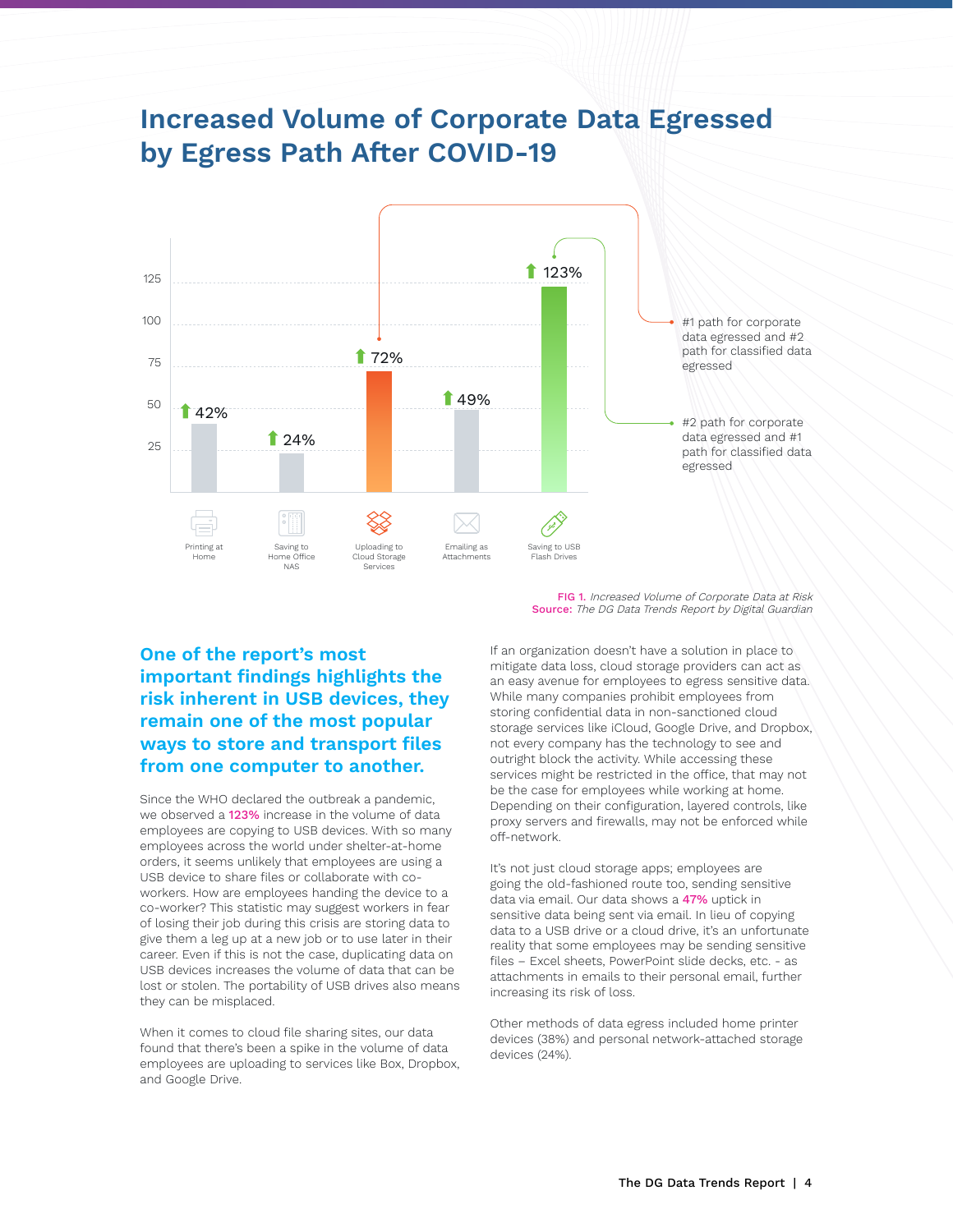# **Data Egress by Volume Before and After COVID-19 Pandemic Declaration**

|                               | Avg. Monthly<br>Data Egress (TB)<br>Jan - Feb 2020 | Avg. Monthly<br>Data Egress (TB)<br>Mar - Apr 2020 | Avg. Monthly<br><b>Data Egress</b><br>Change $(+/-)$ |
|-------------------------------|----------------------------------------------------|----------------------------------------------------|------------------------------------------------------|
| <b>USB Drives</b>             | 99                                                 | 221                                                | $+123.2%$                                            |
| <b>Cloud Storage Services</b> | 195                                                | 336                                                | $+72.3%$                                             |
| Email                         | 7                                                  | 10.4                                               | +48.6%                                               |
| Printer                       | 1.9                                                | 2.7                                                | $+42.1%$                                             |
| <b>NAS</b>                    | 46                                                 | 57                                                 | +23.9%                                               |
| Data Egress                   | 348.9                                              | 627.1                                              | +79.7%                                               |

FIG 2. Volume of Corporate Data Egressed by Egress Path Source: The DG Data Trends Report by Digital Guardian

When you drill into the numbers you can see just how much data egress to cloud storage services and USBs increased after COVID-19 was labeled a pandemic. In January and February 2020, we detected an average of 195 TB per month being uploaded to cloud storage services. That number jumped to 336 TB in March and April, a 72% increase compared to the previous two months.

The numbers are more alarming when you compare the volume of data copied to USB devices. In January and February, we detected an average of 99 TB per month: the volume more than doubled in the months of March and April to 221 TB.

Uploads to cloud storage and USB devices add up to 557 TB, or 89% of the total 627 TB egressed in March and April.

Digital Guardian's managed service customers have policies in place to monitor and control the movement of classified files. While blocking the action, particularly during the COVID-19 pandemic, when so many employees are working remotely, is not the most popular enforcement action, Digital Guardian's managed service analysts are monitoring and logging data movement events so future investigations can occur if any event is deemed suspicious.



#### **123% Increase**

In the volume of corporate data stored to USB devices after COVID-19 pandemic declaration and the move to work from home:

- #2 path for corporate data egressed
- #1 path for classified data egressed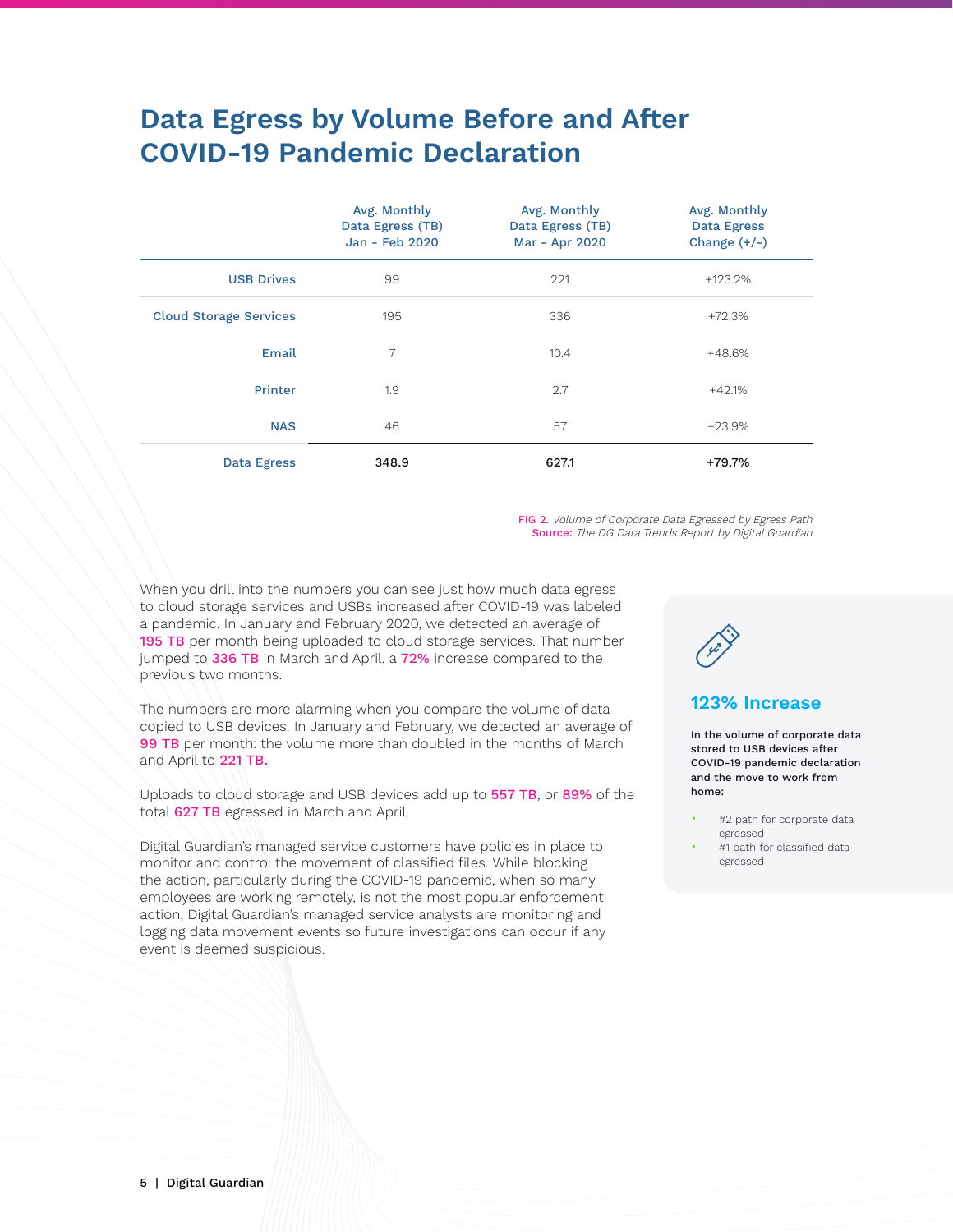# **Volume of Classified Data Egressed After COVID-19 Pandemic Declaration**

|                                         | Data Egressed (TB)             | Classified<br>(% of data) | Unclassified<br>(% of data) |
|-----------------------------------------|--------------------------------|---------------------------|-----------------------------|
| Printer                                 | 2.7                            | 7% (0.2 TB)               | 93% (2.5 TB)                |
| <b>NAS</b>                              | 57                             | 22% (12.5 TB)             | 78% (44.5 TB)               |
| <b>Cloud Storage</b><br><b>Services</b> | 336                            | 42% (141.1 TB)            | 58% (194.9 TB)              |
| Email                                   | 10.4                           | 57% (5.9 TB)              | 43% (4.5 TB)                |
| <b>USB Drives</b>                       | 221                            | 74% (163.5 TB)            | 26% (57.5 TB)               |
|                                         | Data Egressed                  | 323.3                     | 303.8                       |
|                                         | Percentage of<br>Data Egressed | 52%                       | 48%                         |

FIG 3. Volume of Corporate Data Egressed by Egress Path Source: The DG Data Trends Report by Digital Guardian

Following the WHO's pandemic declaration in March and move to work from home, more than half of the data moved outside of companies was classified data. Nearly three quarters of data egressed via USB in March was also classified. The majority of data egressed via email was classified too. The amount of classified data egressed from the combination of cloud storage and USBs represented 94% of the total classified data moved in March.

While most of the data egressed via cloud storage services was unclassified, the sheer volume of files uploaded to services like Google Drive and Dropbox (336 TB) exceeded all other egress paths combined. While all would acknowledge it's very easy and convenient to upload data to a cloud storage folder, organizations need to better understand the nature of data that is moving to the cloud.

USB was responsible for 221 TB of egressed data, suggesting there could be some ease of use at play here as well. Given shelter-at-home orders, sharing a USB with a co-worker or legitimate business partner is no longer easy. This could mean employees are storing large numbers of files as a backup for their own use.

In some cases, this could be legitimate use, but even in those cases, the volume of classified information now sitting on USB devices in employee homes poses a significant risk of future data loss.

The fact that some email services cap the size of attachments - Gmail and Yahoo limit attachments to 25 MB, Outlook generally caps attachments at 20 MB – may have deterred employees from sending large files via email. According to our data, only 10.4 TB of data was egressed via email. It's still possible that more motivated employees used email to move classified files (such as trade secrets or design documents) just in reduced file size formats (i.e. images or PDF files).

These data points all point to the importance of controls that protect data at the endpoint.



Endpoint Data Loss Prevention (DLP), with its ability to see and stop risky behavior when users are off the corporate network is a proven option for security teams. DLP as a managed service goes one step further by adding the dedicated security expertise needed to provide 24x7 monitoring of sensitive data.

See: [DLP as a Managed Service](https://digitalguardian.com/blog/what-dlp-service-determining-when-dlp-managed-services-make-sense-you)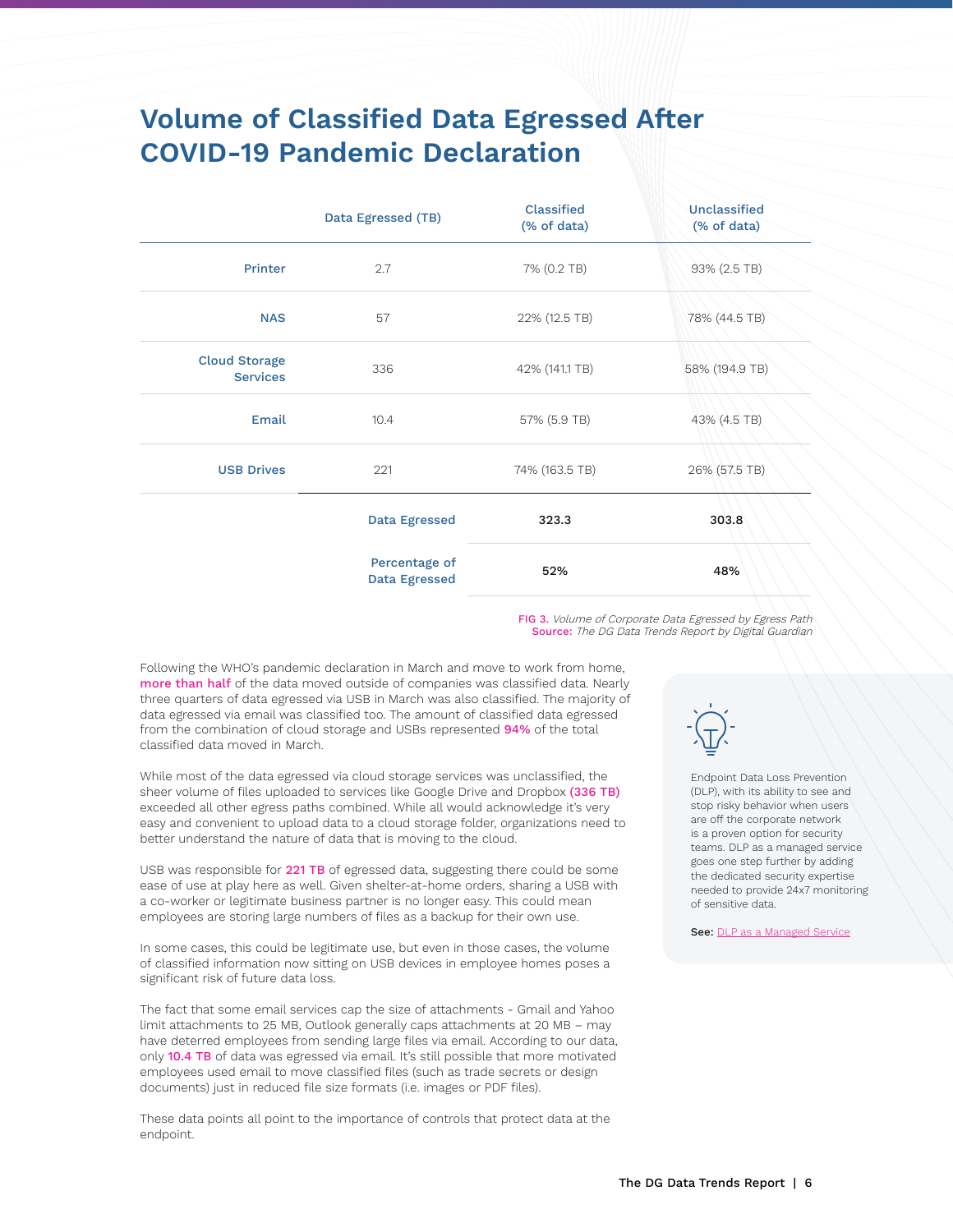# **A Primer on Data Security Enforcement Actions**

**Data Loss Prevention (DLP) solutions offer various data security enforcement actions which vary by channel and platform. The most basic enforcement option is 'Block' whereby the activity is stopped when a policy violation is detected. An email might be filtered, a file not transferred to a USB drive, or a URL made inaccessible. Most products also include other options, such as:** 



#### Encrypt

Encrypt the file or email before allowing it to be sent or stored.



#### **Quarantine**

Move the email or file into a quarantine queue for review and approval.



Shadow

Allow a file to be moved to USB storage, but send a protected copy to a central server for later analysis.

#### **Justify**

Warn the user that this action may violate policy and require them to enter a business justification to store with the incident alert on a central server.



#### Change Rights

Add or modify the file's digital rights management.

#### Modify file permissions. Change Permissions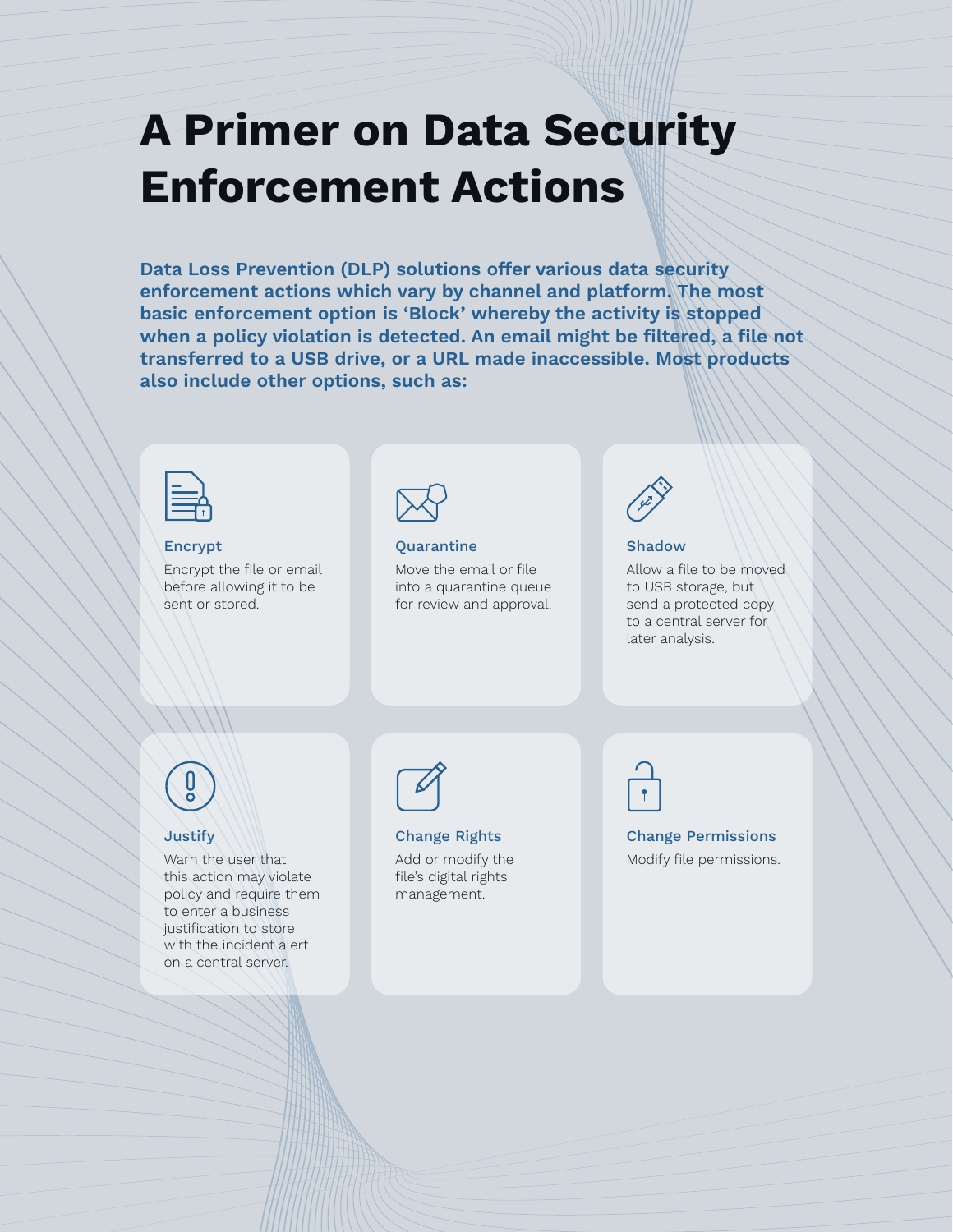# **External Adversaries Taking Advantage of COVID-19 Uncertainty**

Since March 11, advanced threats and malicious activity are up across the board, suggesting a connection to COVID-19 contributed to the spike. Cybercriminals profiteering during a global crisis isn't new, so while these findings are not surprising, security teams must be placed at a heightened state of alert.



#### **Significant Increase in Advanced Threat Activity After COVID-19**

FIG 4. Increase in Advanced Threat Activity After COVID-19 Source: The DG Data Trends Report by Digital Guardian

For Digital Guardian's Managed Detection & Response customers, this sharp increase in malicious activity has coincided with an increase in high fidelity threat notifications (62%), essentially any activity that results in a verified, actionable alert from a Digital Guardian Threat Analyst. Those have in turn led to an increase in incident response investigations, 54% more than prior to the WHO's pandemic declaration.

The data also indicates a 41% jump in endpoint infections that can be attributed to known signatures, metadata, and signals from the malware scanning service VirusTotal, indicating some bad actors, likely motivated by the shift to working from home, are using old tricks and assuming remote workers are more vulnerable. Our data also validates an uptick in phishing attempts that many security vendors have been reporting.

Judging from our data, the FBI's warnings<sup>1</sup> about Coronavirus phishing scams, business email compromises, and malware are well-warranted.

For example, the use of Coronavirus-themed phishing emails (see Fig. 5) is now very common. These hastily written messages frequently contain atrocious grammar, misspelled subject lines or words, and sloppy punctuation - tell-tale signs an email may not be what it seems.

More advanced attacks come from spoofed sender addresses, a trick used by phishers to evade detection. A routine analysis of the email's payload reveals the document, attached, is indeed malicious and is even named "covid-19.exe" (see Fig. 5).

1 See: <https://www.fbi.gov/coronavirus>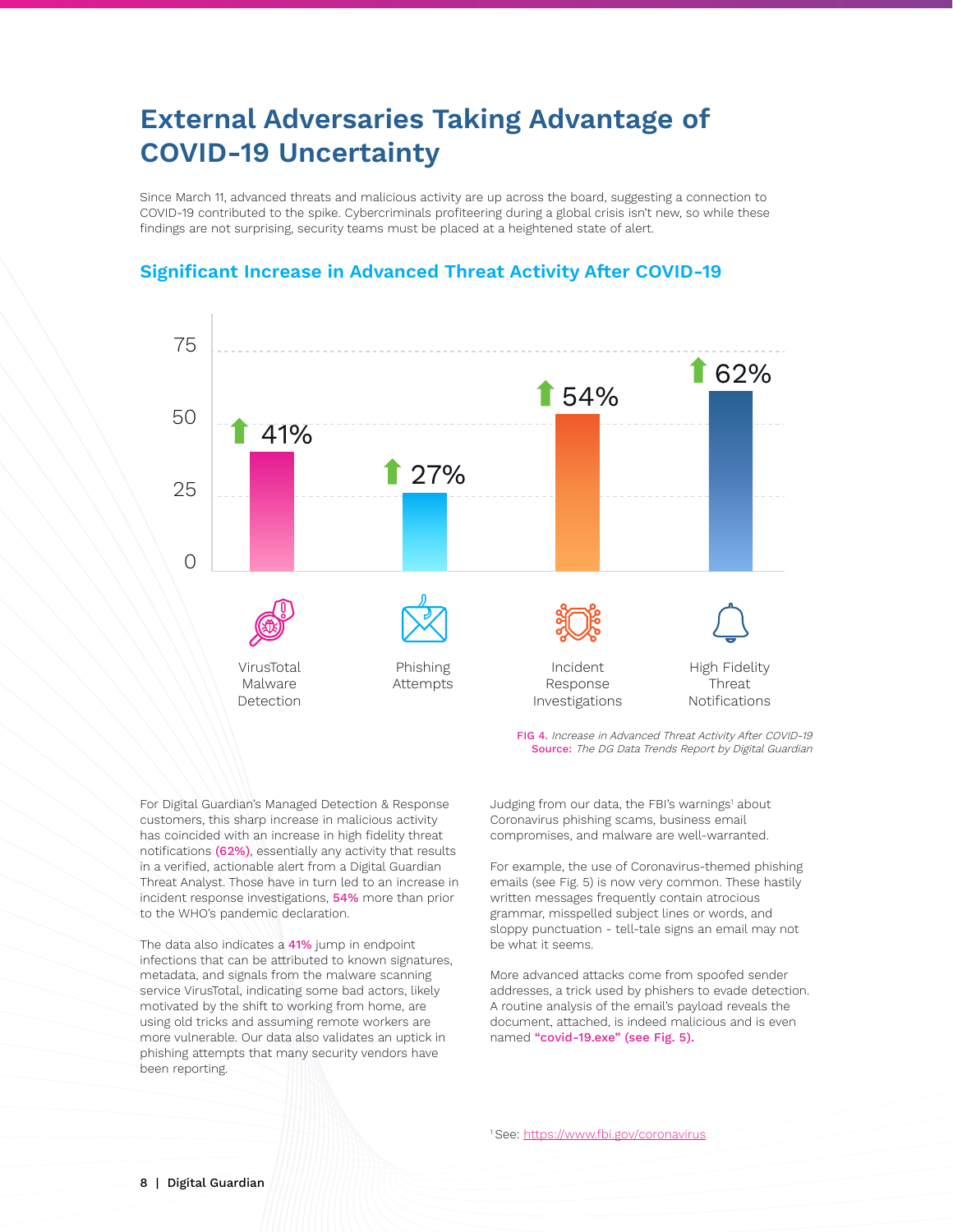| Spoofed                       |                                                                                                                                                                                                                                                                                     |  |  |
|-------------------------------|-------------------------------------------------------------------------------------------------------------------------------------------------------------------------------------------------------------------------------------------------------------------------------------|--|--|
| Senders                       | Free Codiv-19 testing!                                                                                                                                                                                                                                                              |  |  |
|                               | Reply All<br>$\leftarrow$ Reply<br>$\rightarrow$ Forward<br>$\cdots$<br>@Medical-Center<br>CG                                                                                                                                                                                       |  |  |
|                               | Thu 4/16/2020 12:34 PM<br>To <sup>o</sup>                                                                                                                                                                                                                                           |  |  |
| Atrocious                     | Hello,                                                                                                                                                                                                                                                                              |  |  |
| Grammar                       | As worldwide virus pandemic & tension rise, our organization is here to guideordinary people around the world<br>manage to get their virus 2020-nCoV check totally free!                                                                                                            |  |  |
|                               | This is certainly a period of time for wisdom, instead of panic. Science, not judgment. Data, not anxiety. Everyone of us<br>have a responsibility, also – to follow along with health care tips and take simple, effective guidelines highly<br>recommended by healthcare experts. |  |  |
|                               | You must fill out a request form in the attachment and respond back to this message to get your virus SARS-2 check<br>right now. You will additionally find all of the necessary data in the enclosure during the pandemic.                                                         |  |  |
| <b>Malicious</b><br>Documents | > DOWNLOAD FORM ATTACHED <                                                                                                                                                                                                                                                          |  |  |
| Attached                      | Warm Regards,                                                                                                                                                                                                                                                                       |  |  |
|                               | Usa Volunteer Organization,                                                                                                                                                                                                                                                         |  |  |
|                               | no.<br>US 501(c)(7) non-profit organization                                                                                                                                                                                                                                         |  |  |
|                               | FIG 5. Sample COVID-19 phishing email.                                                                                                                                                                                                                                              |  |  |

Source: @MsftSecIntel

Without inbound filtering and defenses to prevent phishing, these emails, which appear legitimate by hiding the sender's identity, can slip through and trick users if they're not paying attention.

Digital Guardian has observed more damaging threats as well, like Coronavirus-themed malware that overwrites the Master Boot Record (MBR) of the victim's hard disk and sites pretending to offer free Netflix subscriptions when they're actually harvesting credentials.

There's been an uptick in threats targeting the healthcare sector specifically, including hoax sites masquerading as legitimate health sites

that are laden with links to malware and an influx of ransomware activity targeting the healthcare industry. Detecting and stopping these types of externally based threats requires both technology and teams that can interpret patterns associated with advanced threats.

Endpoint detection and response provides part of the solution, but the experts who can respond to these advanced alerts are just as important. Spinning up a Security Operations Center (SOC) takes time and many organizations struggle to find and retain security analysts and threat hunters in the tight security market. This explains the increasing popularity of Managed Detection and Response (MDR) services.



Companies are now outsourcing advanced detection & response more than ever. With the security landscape growing more complex, and the costs of maintaining adequate in-house security teams high, it makes sense to outsource the tasks of threat hunting and response to ensure that they can promptly identify potential threats and react swiftly to mitigate damages. Because Managed Detection and Response providers play an integral role in maintaining a company's security posture, it's vitally important to carefully weigh all considerations when selecting an MDR provider. To help you understand the various factors and other considerations you should evaluate when selecting a provider, Digital Guardian reached out to a panel of data security experts and asked them to answer this question:

**"WHAT ARE THE TOP CONSIDERATIONS FOR CHOOSING A MANAGED DETECTION AND RESPONSE PROVIDER?"** [You can read their responses here](https://digitalguardian.com/blog/top-considerations-choosing-managed-detection-response-provider)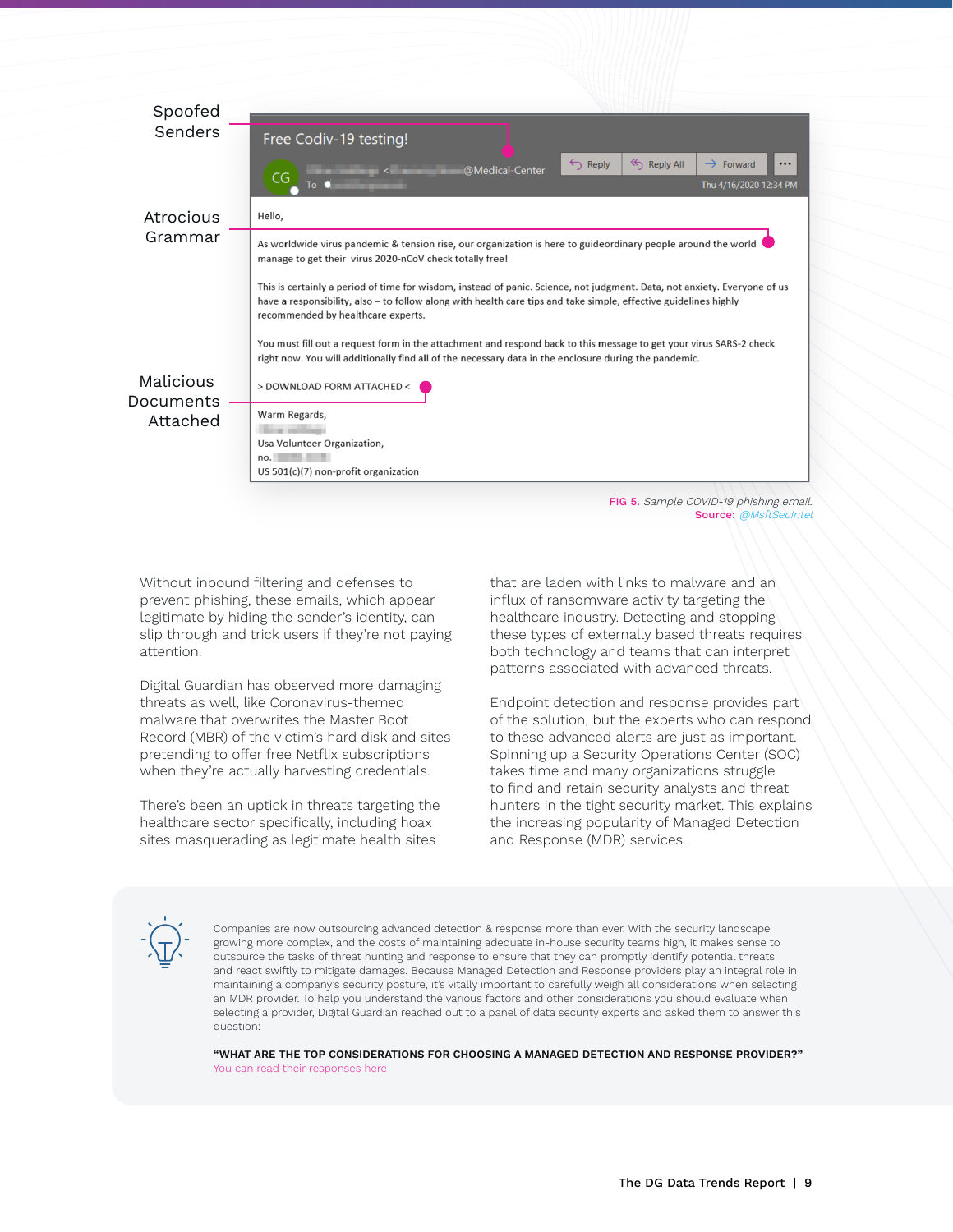# **Five Tips to Protect Data in the Age of COVID-19**

Now more than ever, it's crucial for those in charge of protecting data to remain vigilant. Security teams need to be aware of the extraordinary opportunity COVID-19 has granted to employees and external adversaries. The increasing risk to data must be considered and mitigated. Given the current economic landscape, having the majority of business professionals working remotely – many with access to the company's sensitive data, on systems not originally configured to handle this situation – amounts to an unprecedented threat to business information.

To better equip themselves, security leaders and their teams should consider the following recommendations:

#### Issue Data Governance Policy Reminders

Whether it's via email, Slack, Microsoft Teams or another method, now is a good time to remind employees of the company's policies for handling business and customer data. Reiterate to employees the importance of using only company-sanctioned apps, cloud storage and USB drives when it comes to moving and storing sensitive information.

#### Label Sensitive Information

Ensure any and all highly sensitive data is classified as such. Label sensitive information like intellectual property, financial information, healthcare, and information subject to compliance regulations. Double check that policies are in place to prevent unauthorized access. These labels can be human readable or machine readable. Even using a simple digital watermark can act as a subtle reminder to users that they are accessing protected information. That knowledge alone can be enough to reduce the risk of unwanted activity.



**1**

**2**

#### Limit Access to Sensitive Data

Even without a formal data loss prevention program or technology solution in place, you can reduce the risk of data loss. Simply inventory the users that have access to sensitive file shares and other data repositories, assess their need for that access and limit it for those that don't require access.



#### Host a Remote Security Awareness Training Session

Many organizations have grown accustomed to hosting the annual or biannual in-classroom security awareness training session. With the onset of COVID-19 however, these in-classroom experiences can no longer occur. There are numerous companies that can offer remote and/or on-demand security awareness trainings that should be considered.

# **5**

#### Consider Deploying Virtual Desktop Infrastructure (VDI) or Desktop as a Service (DaaS)

With the March 11 declaration of COVID-19 as a pandemic and the follow-up stay-at-home orders, many "work from office" organizations were forced to transform to "work from home" overnight. For some companies, this has meant employees working from their personal PCs or laptops, leveraging their home Wi-Fi networks. This is a high-risk situation and organizations have a limited ability to enforce security controls in these circumstances. It appears COVID-19 will be with us for many months to come, so organizations should consider moving employees off personal devices to corporately managed virtual endpoints hosted in the cloud. VDI and Desktop-as-a-Service (DaaS) providers such as Amazon Workspaces can reduce the risk by providing strong controls on remote workstations while still allowing the system and data access employees need to do their job.



#### **Additional Resources**

Readers of this report may also find these additional resources useful:

- The Definitive Guide to DLP [\(2020 Edition\)](https://info.digitalguardian.com/the-definitive-guide-to-data-loss-prevention.html?utm_source=homepagebanner)
- SC Media Labs DLP [Comparison Report](https://info.digitalguardian.com/rs/768-OQW-145/images/SC-Labs-DLP-GROUP-TEST-AND-DG-REVIEW.pdf?field_resource_type_value=analyst-reports)
- Gartner Report: How to [Overcome Pitfalls in Data](https://info.digitalguardian.com/analyst-report-gartner-overcome-pitfalls-data-classification.html?field_resource_type_value=analyst-reports)  [Classification Initiatives](https://info.digitalguardian.com/analyst-report-gartner-overcome-pitfalls-data-classification.html?field_resource_type_value=analyst-reports)
- [Digital Guardian Technical](https://info.digitalguardian.com/digital-guardian-technical-overview-whitepaper.html?field_resource_type_value=whitepaper)  **[Overview](https://info.digitalguardian.com/digital-guardian-technical-overview-whitepaper.html?field_resource_type_value=whitepaper)**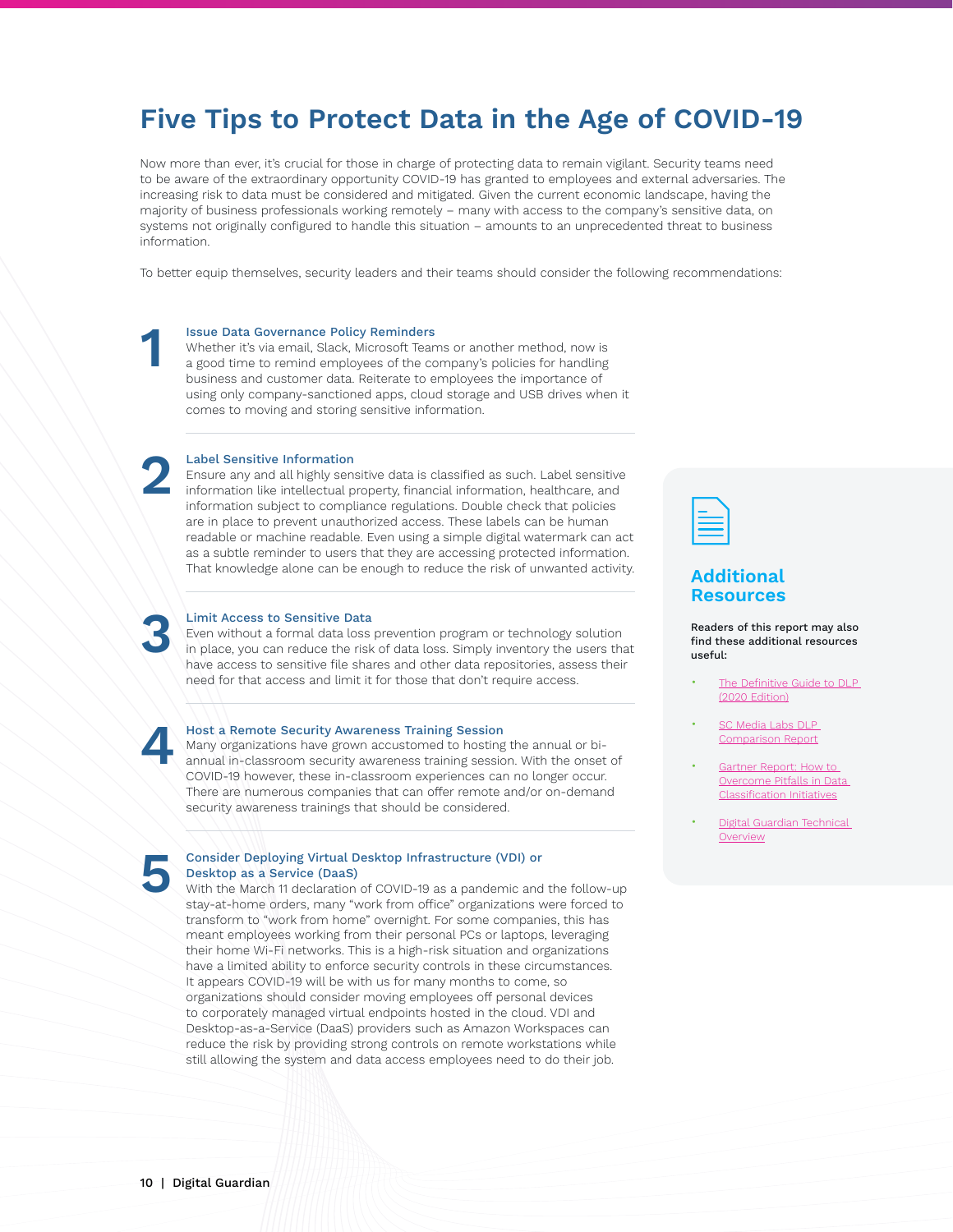# **Report Methodology**

For this report, Digital Guardian aggregated and anonymized data from 194 customers in our Managed Service program. These companies represent a broad swath of industries and firm sizes across the globe. The data set analyzed was from January 1 – April 15, 2020 and comparative data was evaluated from January 1 – February 29, 2020 (before the global onset on COVID-19) vs. March 1 – April 15, 2020 (after the COVID-19 pandemic came to the forefront).

This subset of Digital Guardian customers comes from some of the most data-intensive industries and they rely on both regulated and structured data as well as unstructured intellectual property for competitive advantage. Since March 1, 2020 when the WHO began monitoring and reporting on COVID-19 globally, the Digital Guardian team noticed a marked change in customer data usage patterns. Digital Guardian, via our endpoint agent, collected over 45 billion data events, all pointing to a dramatic shift in behavior from the COVID-induced changes in business operations.

A detailed breakdown of the organizations included in the data set is highlighted below.

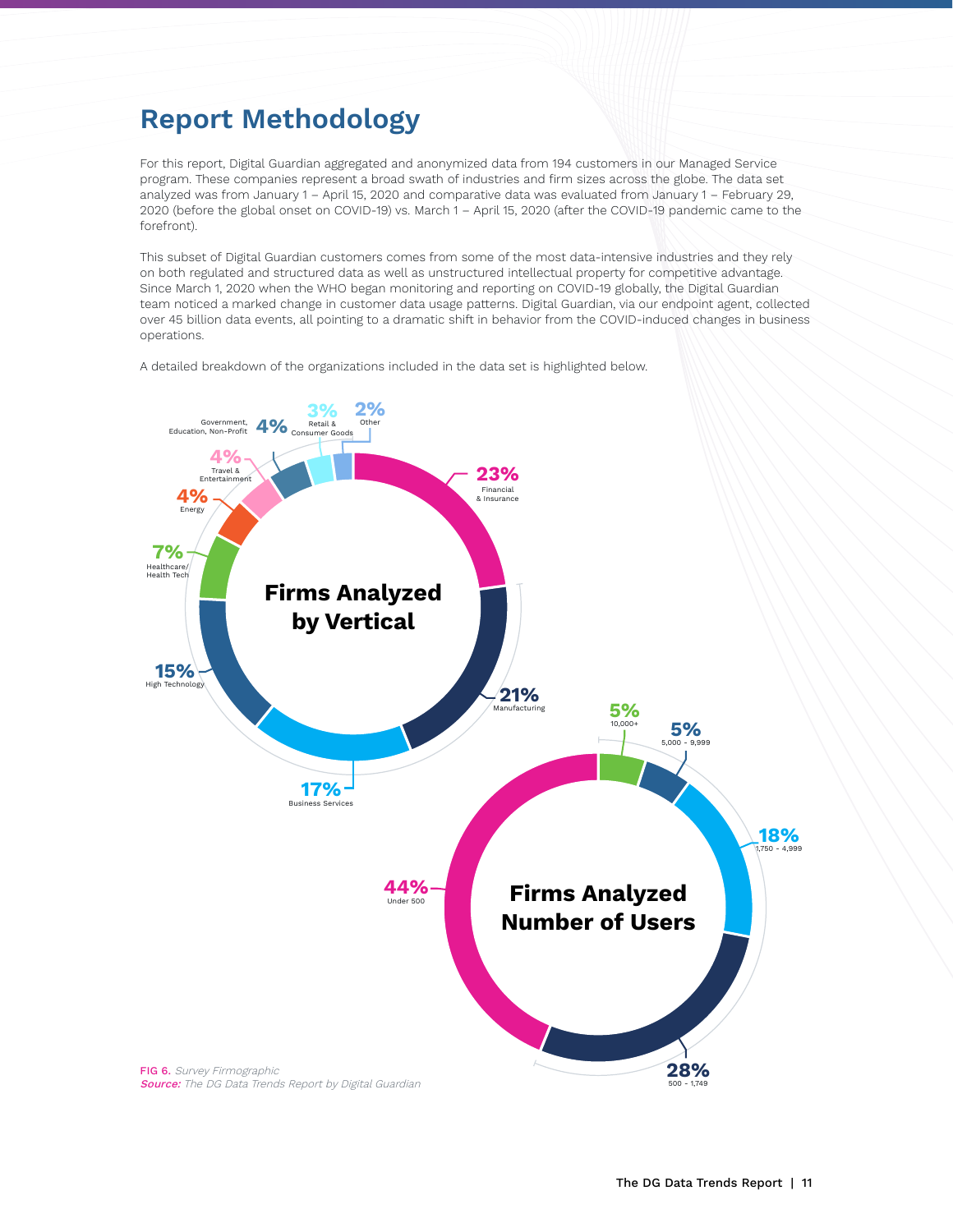# **About Digital Guardian**

Digital Guardian is no-compromise data protection. The company's cloud-delivered data protection platform is purpose-built to stop data loss by both insiders and outsiders on Windows, macOS, and Linux operating systems. The Digital Guardian Data Protection Platform performs across the corporate network, traditional endpoints, and cloud applications. For more than 15 years, we have enabled data-rich organizations to protect their most valuable assets with a choice of SaaS or fully managed deployment. Digital Guardian's unique policy-less data visibility and flexible controls enable organizations to protect data without slowing the pace of their business. To learn more please visit: [https://digitalguardian.com/](https://digitalguardian.com/ )

#### **Digital Guardian Managed Services Program**

Digital Guardian's Managed Security Program (MSP) acts as a remote extension of your security team and offers data protection as a managed service. Our security experts will host, administer, and run your data security platform leveraging the Digital Guardian Data Protection Platform which is powered by AWS. Our 24x7 global analyst teams have deep experience and expertise in data protection and will help you contain insider and outsider threats before sensitive data leaks out of your organization.